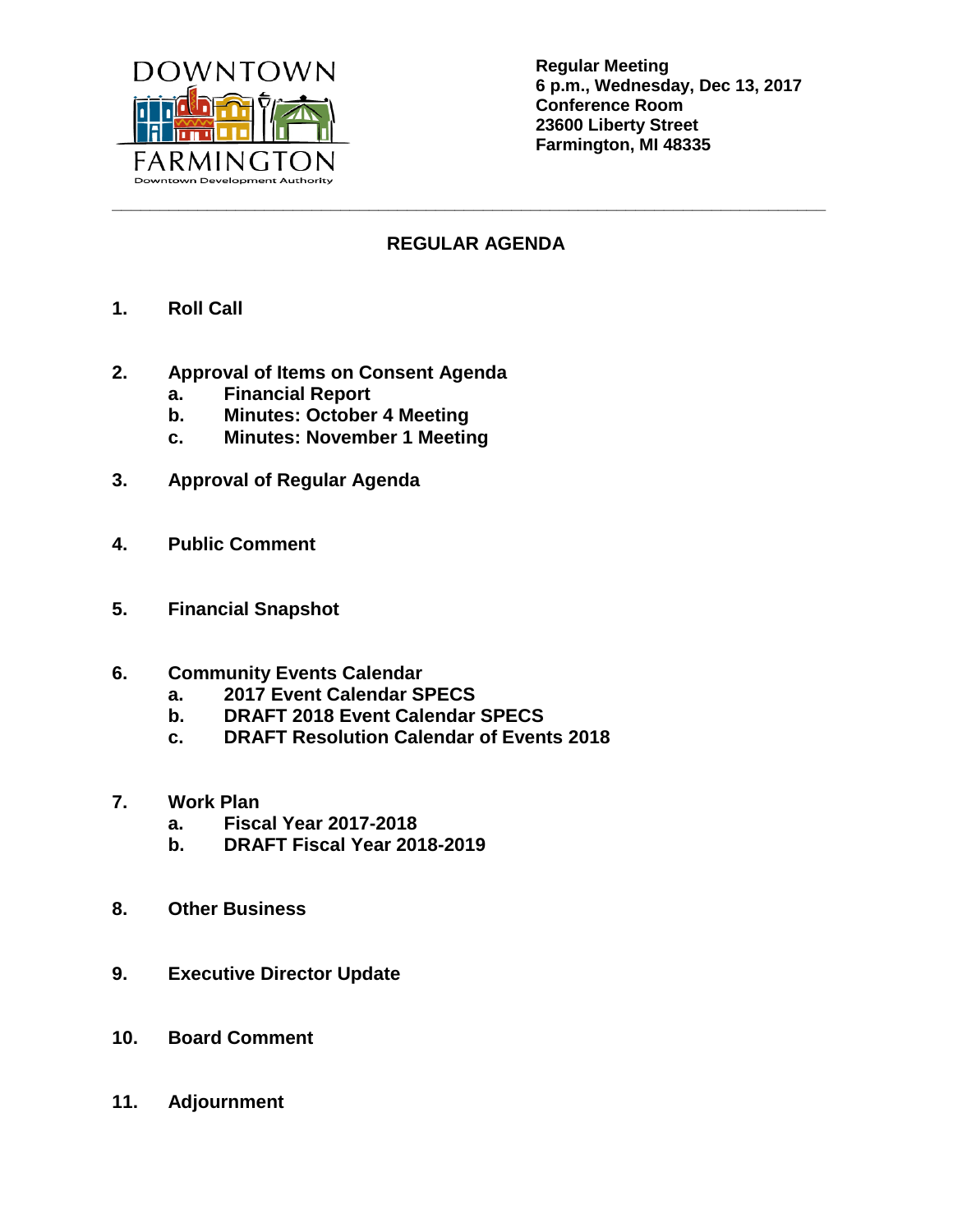User: sbargowski DB: Farmington

#### 11/30/2017 01:54 PM INVOICE GL DISTRIBUTION REPORT FOR CITY OF FARMINGTON Page: 1/2 EXP CHECK RUN DATES 11/01/2017 - 11/30/2017 BOTH JOURNALIZED AND UNJOURNALIZED BOTH OPEN AND PAID

| GL Number                               | Inv. Line Desc<br>Vendor<br>Invoice Desc.<br>Invoice            |                                   | Due Date                                                              | Amountheck #             |          |               |              |
|-----------------------------------------|-----------------------------------------------------------------|-----------------------------------|-----------------------------------------------------------------------|--------------------------|----------|---------------|--------------|
| Fund 248 DOWNTOWN DEVELOPMENT AUTHORITY |                                                                 |                                   |                                                                       |                          |          |               |              |
| Dept 000.00                             |                                                                 |                                   |                                                                       |                          |          |               |              |
| 248-000.00-853.000                      | TELECOMMUNICATIONS                                              | TDS                               | 248 442 0105                                                          | 11/22/2017               | 11/30/17 |               | 32.30 111739 |
|                                         |                                                                 |                                   | Total For Dept 000.00                                                 |                          |          | 32.30         |              |
| Dept 759.00 PRINCIPAL SHOPPING DISTRICT |                                                                 |                                   |                                                                       |                          |          |               |              |
| 248-759.00-801.006                      | SEASONAL DECORATIONS, GARDEKATE KNIGHT                          |                                   | DDA EVENT ITEMS PURCHASED                                             | REIMBURSEMENT            | 11/16/17 | 963.66 111491 |              |
| 248-759.00-801.006                      | SEASONAL DECORATIONS, GARDE GREAT LAKES ACE HARDWAIACCT# 200745 |                                   |                                                                       | REF: 233, 234            | 11/16/17 | 35.95         | 111578       |
| 248-759.00-801.006                      |                                                                 |                                   | SEASONAL DECORATIONS, GARDE GOETZ GREENHOUSE, LLC CEDAR/PINE RED BOWS | 625217                   | 11/21/17 | 970.00        | 111632       |
| 248-759.00-920.000                      | PUBLIC UTILITIES                                                | DTE ENERGY                        | PUBLIC UTILITIES                                                      | 9100-4096-5063           | 11/02/17 | 34.46         | 111317       |
| 248-759.00-920.000                      | PUBLIC UTILITIES                                                | DTE ENERGY                        |                                                                       | 9100-4096-5113           | 11/02/17 | 14.22         | 111317       |
| 248-759.00-920.000                      | PUBLIC UTILITIES                                                | DTE ENERGY                        | PUBLIC UTILITIES                                                      | 9100-4096-5212 11/02/17  |          | 24.38         | 111317       |
| 248-759.00-920.000                      | PUBLIC UTILITIES                                                | DTE ENERGY                        | PUBLIC UTILITIES                                                      | 9100-4096-5279 11/02/17  |          | 44.46         | 111317       |
| 248-759.00-920.000                      | PUBLIC UTILITIES                                                | DTE ENERGY                        | PUBLIC UTILITIES                                                      | 9100-4096-5329 11/02/17  |          | 11.80         | 111317       |
| 248-759.00-920.000                      | PUBLIC UTILITIES                                                | DTE ENERGY                        | PUBLIC UTILITIES                                                      | 9100-4096-5394 11/02/17  |          | 166.98        | 111317       |
| 248-759.00-920.000                      | PUBLIC UTILITIES                                                | DTE ENERGY                        | PUBLIC UTILITIES                                                      | 9100 271 6254 4 11/02/17 |          | 39.60         | 111318       |
| 248-759.00-920.000                      | PUBLIC UTILITIES                                                | DTE ENERGY                        | PUBLIC UTILITIES                                                      | 9100 086 1522 1 11/02/17 |          | 38.02         | 111319       |
| 248-759.00-920.000                      | PUBLIC UTILITIES                                                | DTE ENERGY                        | PUBLIC UTILITIES                                                      | 9100 066 7576 3 11/02/17 |          | 39.56         | 111319       |
| 248-759.00-920.000                      | PUBLIC UTILITIES                                                | DTE ENERGY                        | PUBLIC UTILITIES                                                      | 9100 066 7565 6 11/02/17 |          | 31.17         | 111319       |
| 248-759.00-920.000                      | PUBLIC UTILITIES                                                | DTE ENERGY                        | PUBLIC UTILITIES                                                      | 9100 066 8409 6 11/02/17 |          | 66.53         | 111319       |
| 248-759.00-920.000                      | PUBLIC UTILITIES                                                | DTE ENERGY                        | PUBLIC UTILITIES                                                      | 9100 086 2854 7 11/02/17 |          | 45.20         | 111319       |
| 248-759.00-920.000                      | PUBLIC UTILITIES                                                | DTE ENERGY                        | PUBLIC UTILITIES                                                      | 9100 086 2840 6 11/02/17 |          | 37.80         | 111319       |
| 248-759.00-920.000                      | PUBLIC UTILITIES                                                | DTE ENERGY                        | PUBLIC UTILITIES                                                      | 9100 086 2809 1 11/02/17 |          | 56.81         | 111319       |
| 248-759.00-920.000                      | PUBLIC UTILITIES                                                | DTE ENERGY                        |                                                                       | 9100 066 2713 7 11/02/17 |          | 271.07        | 111320       |
| 248-759.00-920.000                      | PUBLIC UTILITIES                                                | DTE ENERGY                        |                                                                       | 9100 4096 4470 11/16/17  |          | 402.43        | 111542       |
| 248-759.00-920.000                      | PUBLIC UTILITIES                                                | DTE ENERGY                        |                                                                       | 9100 3980 5635 11/16/17  |          | 46.82         | 111542       |
| 248-759.00-920.000                      | PUBLIC UTILITIES                                                | DTE ENERGY                        |                                                                       | 9100 4096 5162           | 11/16/17 | 77.73         | 111542       |
| 248-759.00-930.000                      | REPAIRS & MAINTENANCE                                           |                                   | SEAN O'REILLY- RESTORA'10/1-10/31/17 DOWNTOWN                         | 1583                     | 11/16/17 | 2,059.00      | 111552       |
| 248-759.00-930.000                      | REPAIRS & MAINTENANCE                                           | VOSS LIGHTING                     | CUST# 721073                                                          | 20162705 00              | 11/16/17 | 550.80        | 111594       |
|                                         |                                                                 |                                   | Total For Dept 759.00 PRINCIPAL SHOPPING DISTRICT                     |                          |          | 6,028.45      |              |
| Dept 764.00 HARVEST MOON CELEBRATION    |                                                                 |                                   |                                                                       |                          |          |               |              |
| 248-764.00-880.000                      | COMMUNITY PROMOTION                                             | VISIBLES INC.                     | CUST# 003073749                                                       | 70928010                 | 11/09/17 | 196.00        | 111470       |
| 248-764.00-880.000                      | COMMUNITY PROMOTION                                             | EDIBLE WOW                        | 1/2 PG. AD HARVEST MOON                                               | 39082                    | 11/16/17 | 936.00        | 111600       |
| 248-764.00-943.000                      | EQUIPMENT RENTAL                                                | S & B TENT AND PARTY RIFRAME TENT |                                                                       | 4058                     | 11/16/17 | 5,555.00      | 111565       |
| 248-764.00-956.000                      | MISCELLANEOUS EXPENSE                                           | KATE KNIGHT                       | DDA EVENT ITEMS PURCHASED                                             | REIMBURSEMENT            | 11/16/17 | 49.67         | 111491       |
| 248-764.00-956.000                      | MISCELLANEOUS EXPENSE                                           |                                   | FUSILIER FAMILY FARM & STRAW BALES & PUMPKINS                         | HM                       | 11/30/17 | 600.00 111734 |              |
|                                         |                                                                 |                                   | Total For Dept 764.00 HARVEST MOON CELEBRATION                        |                          |          | 7,336.67      |              |
|                                         |                                                                 |                                   | Total For Fund 248 DOWNTOWN DEVELOPMENT AUTHORITY                     |                          |          | 13,397.42     |              |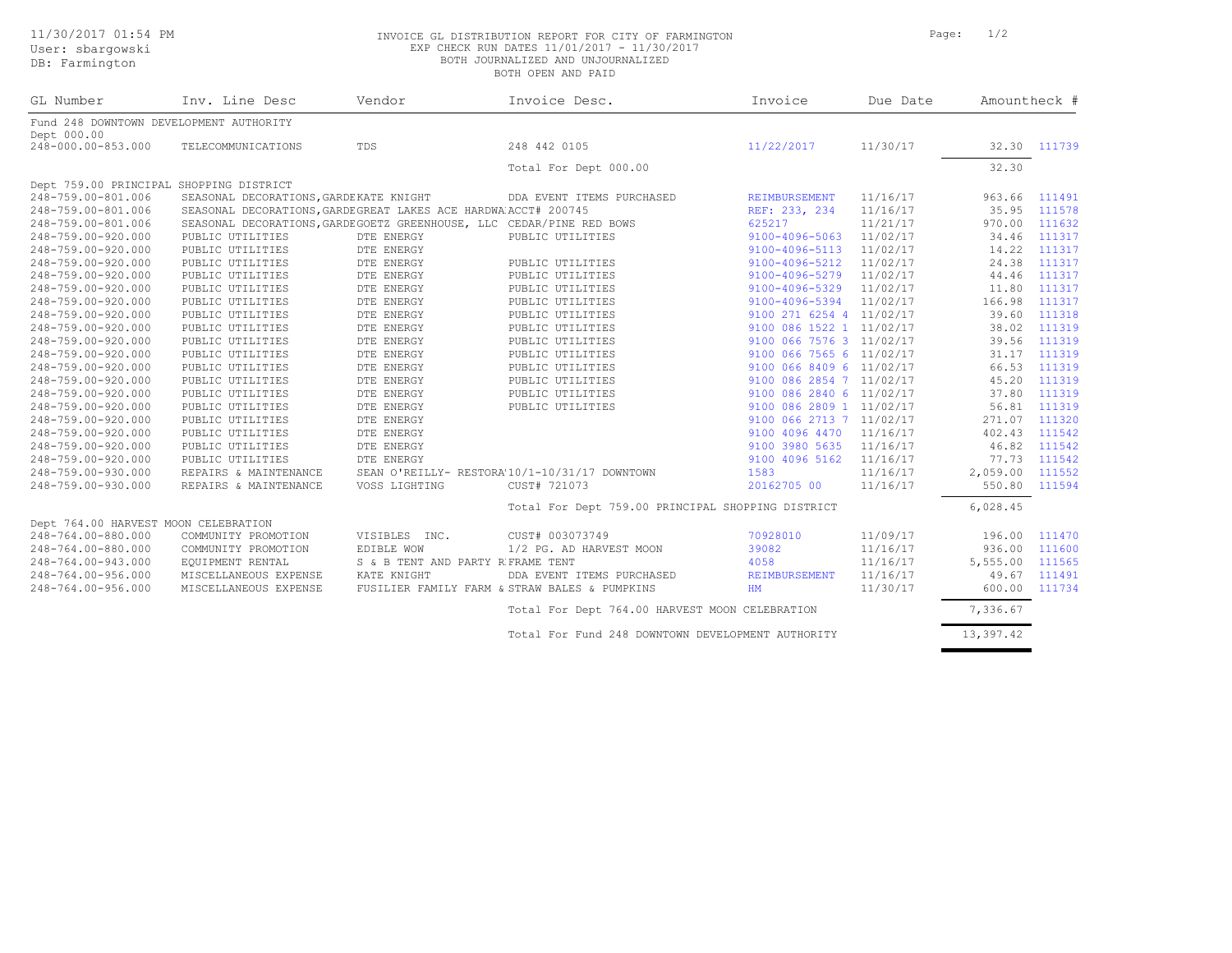| 11/30/2017 01:54 PM<br>User: sbargowski<br>DB: Farmington |                |        | INVOICE GL DISTRIBUTION REPORT FOR CITY OF FARMINGTON<br>EXP CHECK RUN DATES 11/01/2017 - 11/30/2017<br>BOTH JOURNALIZED AND UNJOURNALIZED<br>BOTH OPEN AND PAID |         | Page:    | 2/2          |
|-----------------------------------------------------------|----------------|--------|------------------------------------------------------------------------------------------------------------------------------------------------------------------|---------|----------|--------------|
| GL Number                                                 | Inv. Line Desc | Vendor | Invoice Desc.                                                                                                                                                    | Invoice | Due Date | Amountheck # |
|                                                           |                |        | Fund Totals:<br>Fund 248 DOWNTOWN DEVELOPMENT AUTHORI!                                                                                                           |         |          | 13,397.42    |
|                                                           |                |        | Total For All Funds:                                                                                                                                             |         |          | 13,397.42    |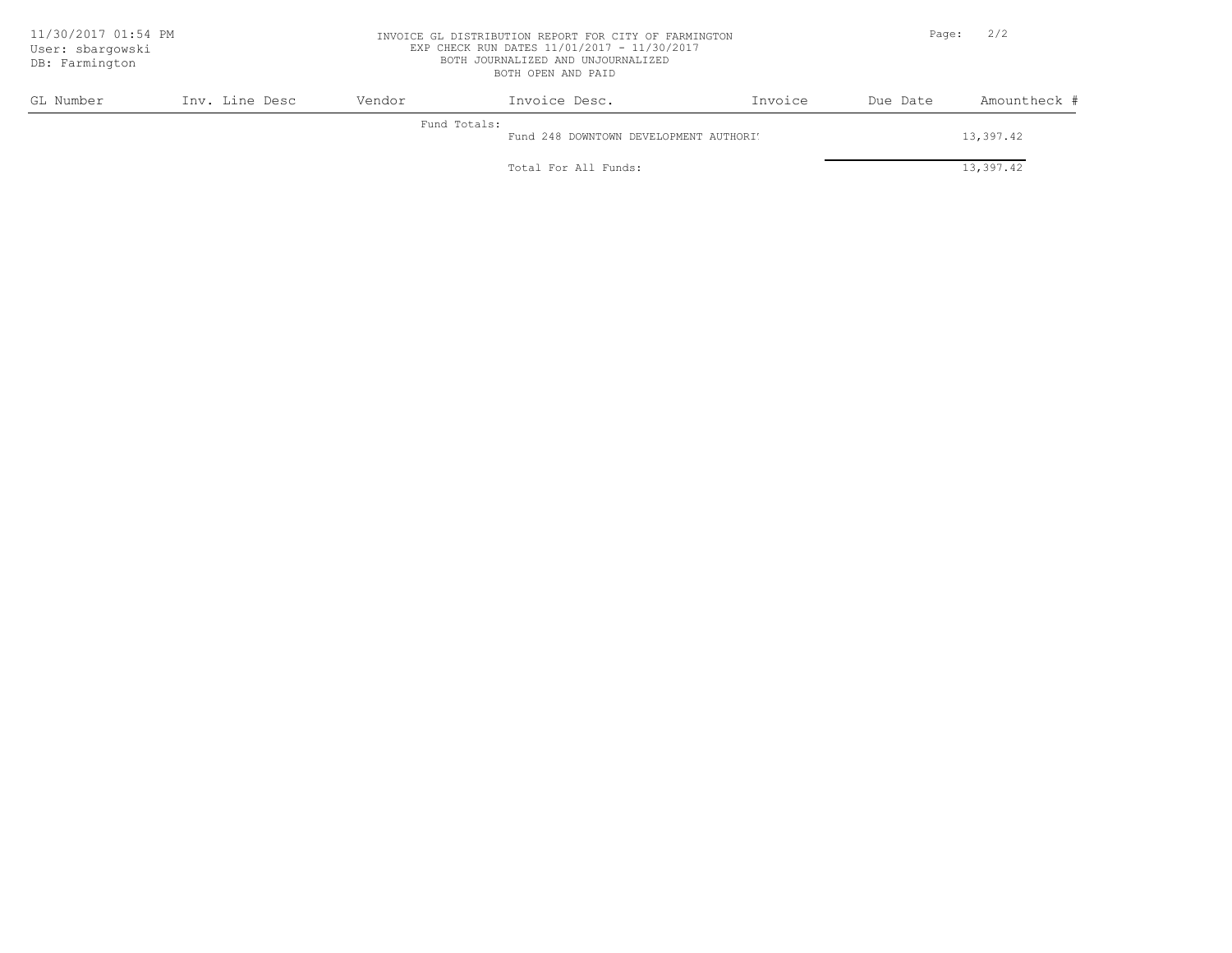**Farmington Downtown Development Authority Regular meeting minutes** Wednesday, October 4'2017 23600 Liberty Street Farmington, Michigan 48335

1. Meeting called to order by Gallagher 6:06 pm

Board members Present: Gallagher, S. Murphy, Buck, Clement, Craft, Griswold, Skrzycki, D. Murphy, Galvin (6:09)

**Absent: Pascaris** 

Others Present: G. Heitsch, D. Bauman, both from Farmington Public Schools

# 2. Approval of items on Consent Agenda

Motion by Buck, Second by Griswold

Motion carried, unanimous

# 3. Approval of regular agenda

Motion by Buck, Second by Skrzycki

Motion carried, unanimous

# 4. Public Comment

Presentation by Heitsch and Bauman regarding Headlee Restoration Millage

Explanation of history, what where and how it effects the city of Farmington and its citizenry. Discussion by board members and clarification on same ensued.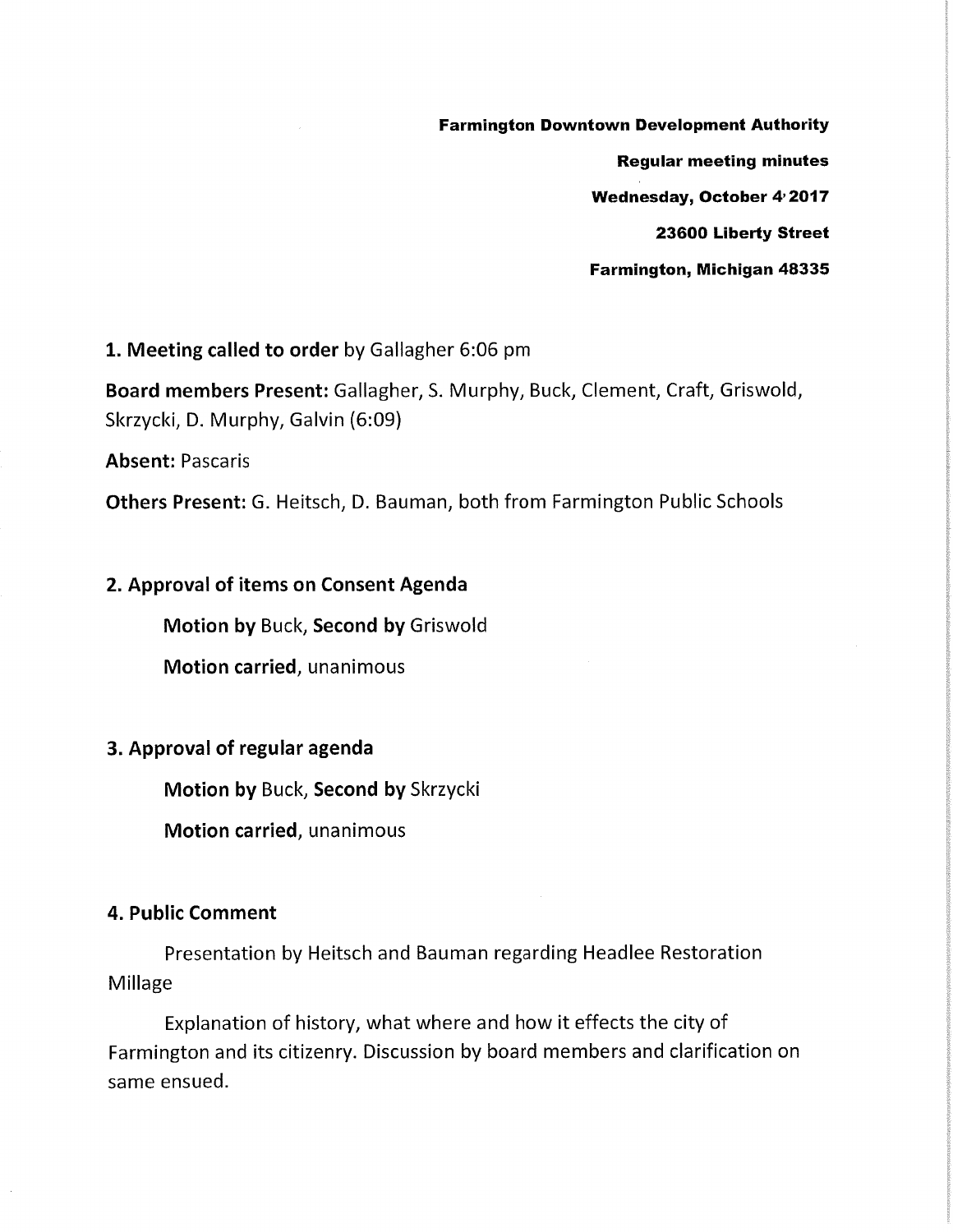# 5. Parking update

A. Discussion of City Council Resolution on 'Re-parking'- passed as a

B. Presentation by Gallagher from Parking Committee- including discussion of doing a map finding update, opinions from around the table

# 6. Harvest Moon Update

Final numbers to come, considered successful

# 7. Organizational separation from the City of Farmington

Discussion of same, including possible timing, expenses, structure, etc.

# 8. Other Business

A. Gallagher requesting consideration of rules for use of Pavilion during downtimes, regarding current events and possible movement in the future of same to different dates.

B. on agenda for November to make a motion to move Dec meeting if conflict with other city events

# 9. Executive Director Update

A. Grants-

GMAR grant with supporting documents filled out. One regarding sculpture project, Second grant for mural project

Two additional funding ideas to possibly persue:

Crowd funding

Arts commission funding of projects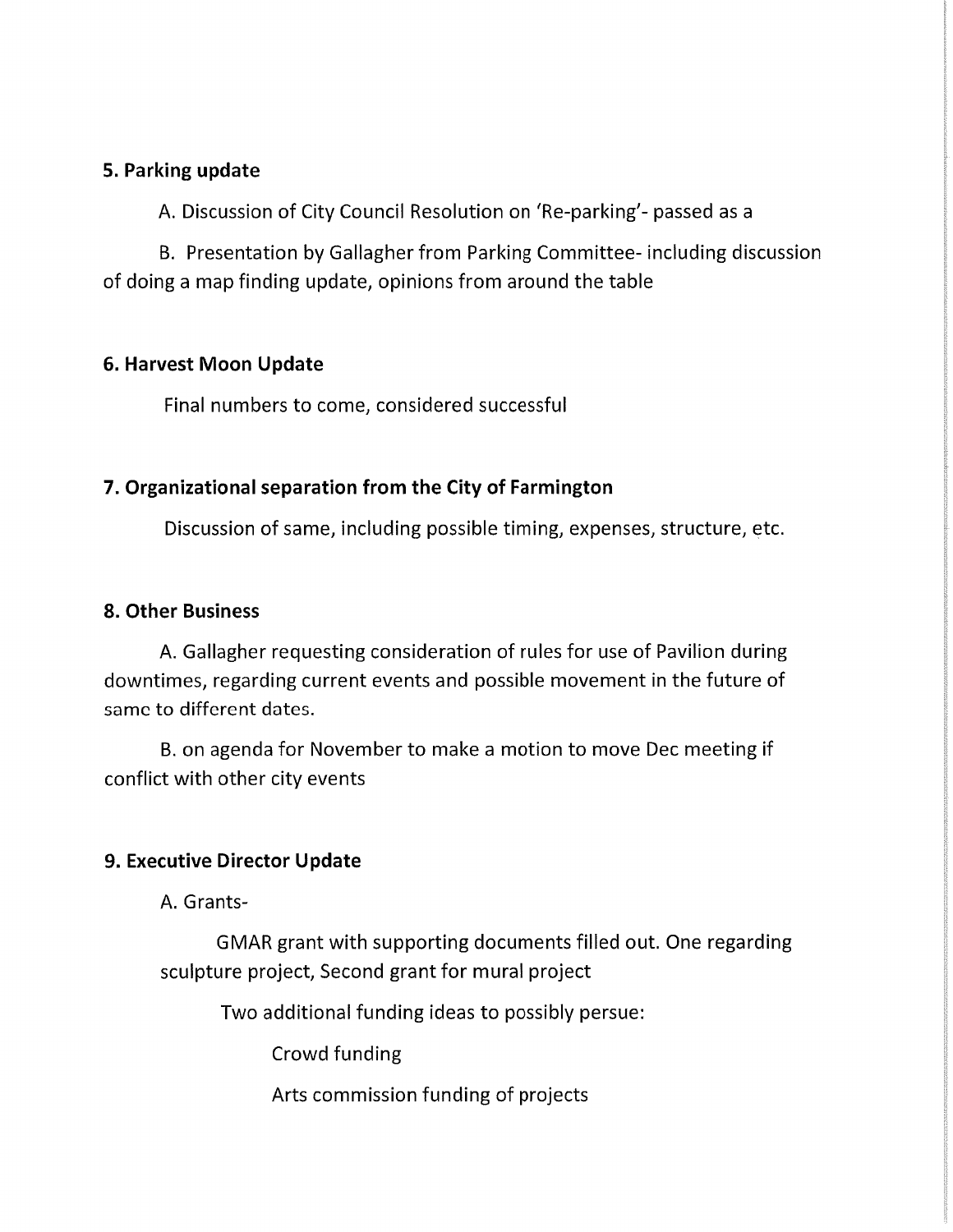Motion by Buck to create a Downtown Arts Committee to facilitate the implementing of the Public Art Blueprint.

Second by Craft.

Motion carried unanimously.

B. Power of Ten Placemaking exercise: Please complete Homework for November

# 10. Board Comment

Ignition point

Galvin attended MMR meeting and discussion regarding awards given to cities for being Communities of Excellence

Buck met C. Walch from Novi and received positive feedback and offer to help

# 11. Adjournment

**Motion by Galvin** 

**Second by Craft** 

Motion carried unanimously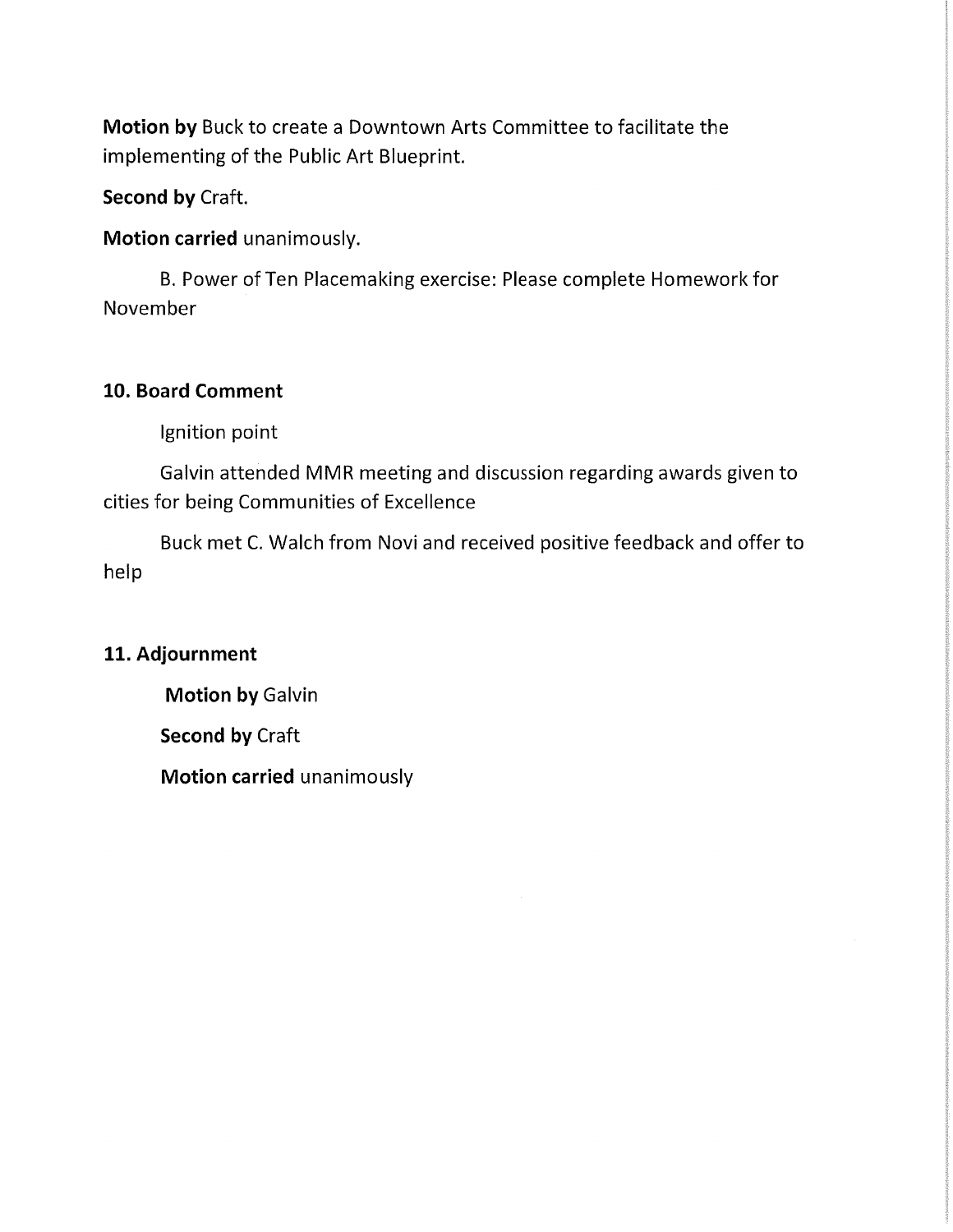

# FARMINGTON DOWNTOWN DEVELOPMENT AUTHORITY **MINUTES**

# Wednesday, Nov 1, 2017 Conference Room, City Hall

Meeting was called to order at 6:04pm by President Gallagher **ROLL CALL**

PRESENT: Clement, Gallagher, Galvin, Griswold, Skrzycki S. Murphy, Pascaris ABSENT: Buck, Craft OTHERS PRESENT: David Murphy, Executive Director Sara Bowman, Councilwoman

#### **CONSENT AGENDA ITEMS**

MOTION by Galvin, Second by S. Murphy RESOLVED, That the board accepts and files the Financial report and agenda as presented. MOTION CARRIED, ALL AYES

#### **PUBLIC COMMENT**

None

#### **FINANCIAL SNAPSHOT**

New look, snapshot

#### **PARKING**

- a. **Locator map** report from Gallagher regarding what to include and where to place. Match pamphlet and maps
- b. **Named Parking lots, Deemed long or short term** historical names for lots
- c. **Meters on Grand River** discussion regarding type, where and when, payment options
- d. **Local Downtowns explore paid parking (City of Plymouth)** research their results

#### **RECYCLING PROGRAM**

Discussion regarding current policy future possibilities due to issues regarding refuse overflow, Explanation given regarding current billing program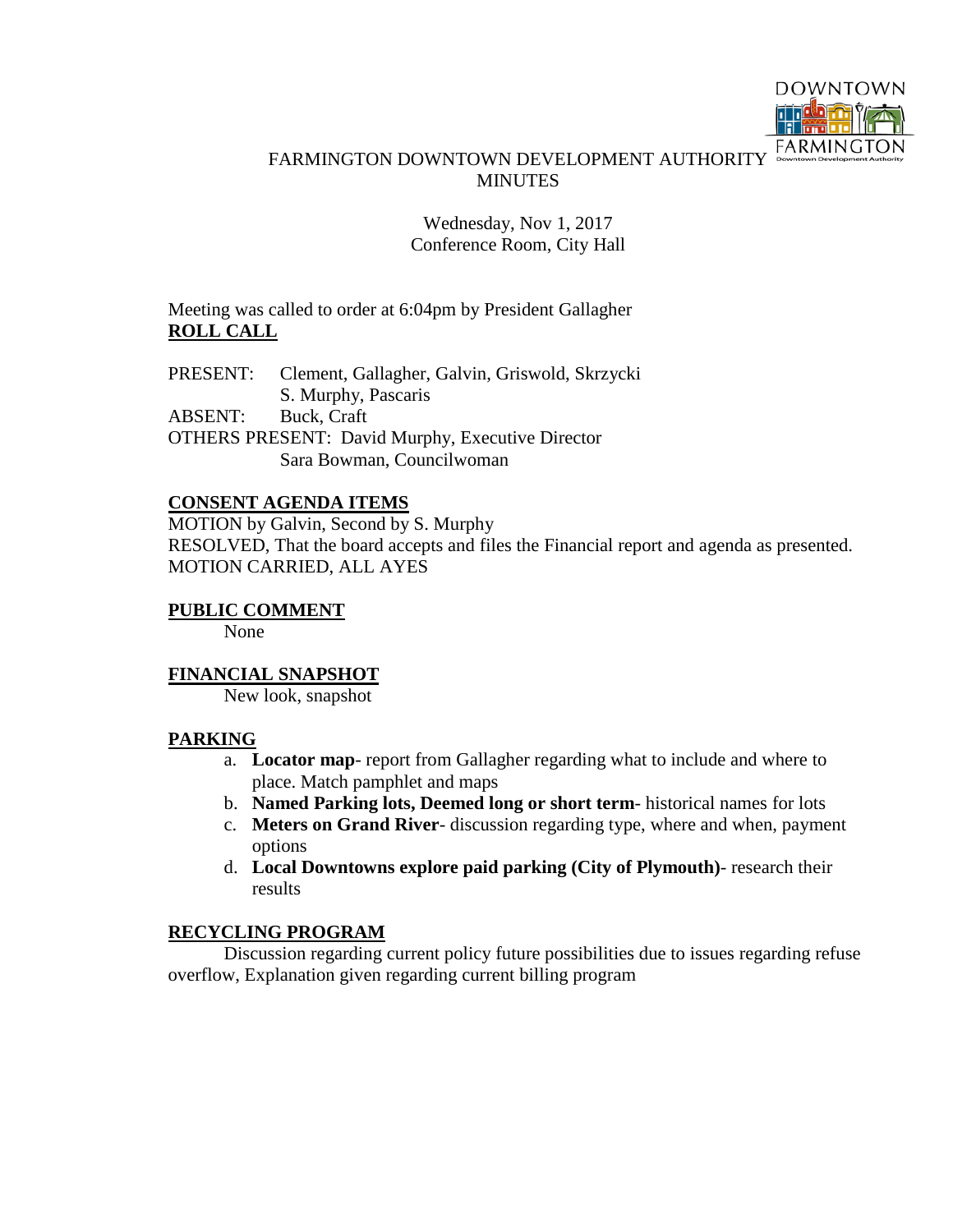#### **POWER OF TEN DDA BOARD EXCERSISE**

Completed and discussed by S. Murphy, Skrzycki, Clement

#### **OTHER BUSINESS**

Five-year plan development, format, and content discussion

#### **EXECUTIVE DIRECTOR UPDATE**

Events, Communications, Repairs and Maintenance, Professional Development reported to board including written report

#### **BOARD COMMENT**

S. Murphy thank you Mayor Galvin thank you

Gallagher request for board members to take on a new project, understand what it's all about and get involved. Request for new Harvest Moon Director, Sean Murphy expressed an interest

#### **ADJOURNMENT**

MOTIONED BY Galvin, SECONDED BY Pascaris RESOLVED, that the meeting is adjourned MOTIONED CARRIED, ALL AYES

The next regular meeting will be held on Wednesday, December 13, 2017 at 6:00 p.m., in the conference room at City Hall.

Respectfully Submitted,

(Agnes) Micki Skrzycki Secretary, Farmington DDA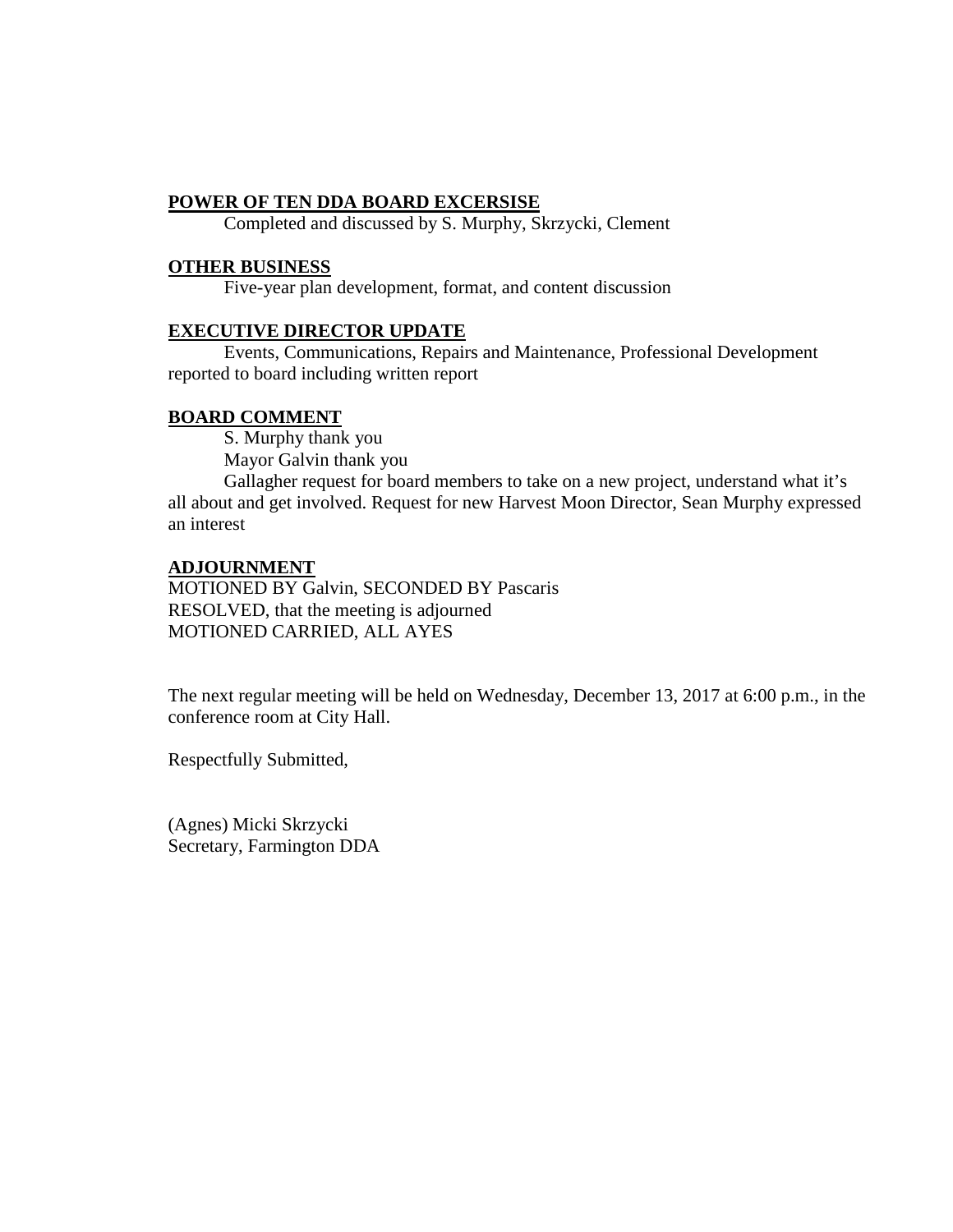# **Farmington Downtown Development Authority Financial Snapshot Year-to-Date Thru 10/31/17**

|                                         |                       | <b>Available Balance</b> |                                         |               |            |             |  |
|-----------------------------------------|-----------------------|--------------------------|-----------------------------------------|---------------|------------|-------------|--|
|                                         | <b>Current Year</b>   |                          | Favorable /<br><b>Year-to-Date Thru</b> |               |            |             |  |
|                                         | <b>Amended Budget</b> | 10/31/17                 |                                         | (Unfavorable) |            | % Bdgt Used |  |
| <b>TIF AND MILLAGE</b>                  |                       |                          |                                         |               |            |             |  |
| Revenues                                | \$<br>318,600 \$      |                          | 273,459 \$                              |               | (45, 141)  | 85.83%      |  |
| Expenditures                            | 505,459               |                          | 59,957                                  |               | 445,502    | 11.86%      |  |
| Revenues Over/Under Expenditures        | (186, 859)            |                          | 213,502                                 |               | 400,361    |             |  |
|                                         |                       |                          |                                         |               |            |             |  |
| PRINCIPAL SHOPPING DISTRICT             |                       |                          |                                         |               |            |             |  |
| Revenues                                | 188,000               |                          | $81,441$ \$                             |               | (106, 559) | 43.32%      |  |
| Expenditures                            | 187,000               |                          | 38,179                                  |               | 148,821    | 20.42%      |  |
| Revenues Over/Under Expenditures        | 1,000                 |                          | 43,262                                  |               | 42,262     |             |  |
|                                         |                       |                          |                                         |               |            |             |  |
| <b>EVENTS</b>                           |                       |                          |                                         |               |            |             |  |
| Revenues                                | 66,100                |                          | $45,522$ \$                             |               | (20, 578)  | 68.87%      |  |
| Expenditures                            | 66,100                |                          | 36,818                                  |               | 29,282     | 55.70%      |  |
| Revenues Over/Under Expenditures        |                       |                          | 8,704                                   |               | 8,704      |             |  |
|                                         |                       |                          |                                         |               |            |             |  |
| <b>Fund Balance - Beginning of Year</b> | 378,907               |                          | 378,907                                 |               |            |             |  |
| Net Revenues (Expenditures)             | (185, 859)            |                          | 265,468                                 |               |            |             |  |
| <b>Fund Balance - End of Year</b>       | 193,048               | S                        | 644,375                                 |               |            |             |  |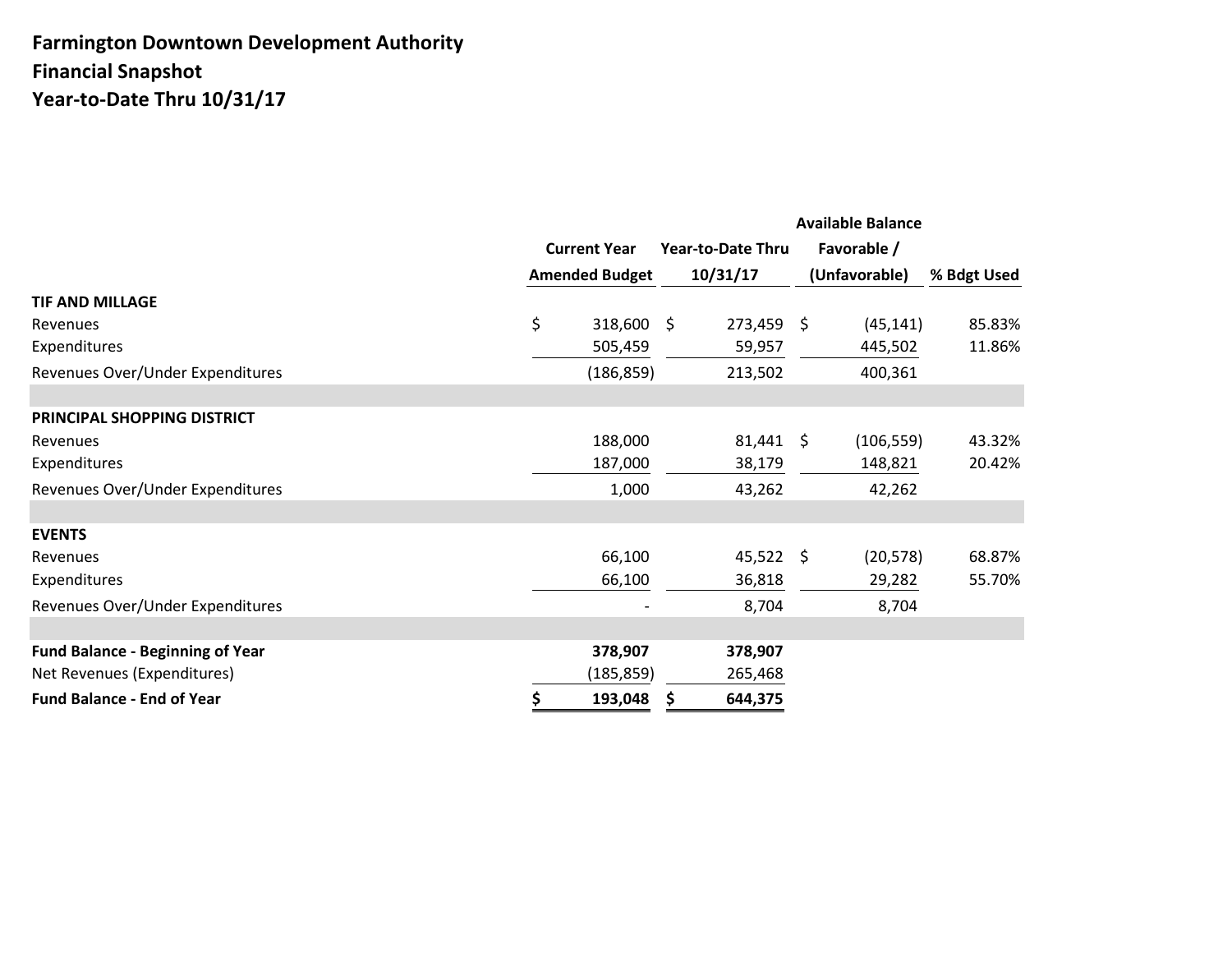# **2017 Event Specifications**

| <b>Event</b>                               | <b>Proposed 2017 Dates</b>                               | <b>Date details</b>               | <b>Event Specs</b>                                                                                                  | <b>Issues/Comments</b>                                                         | <b>Business or Community-</b><br><b>Oriented</b>                                                                                     | <b>Ranking</b><br>(Opportunity for<br><b>Business</b><br>Engagement) | <b>Budget</b><br><b>Impact</b>      |
|--------------------------------------------|----------------------------------------------------------|-----------------------------------|---------------------------------------------------------------------------------------------------------------------|--------------------------------------------------------------------------------|--------------------------------------------------------------------------------------------------------------------------------------|----------------------------------------------------------------------|-------------------------------------|
| <b>Ladies Night Out</b>                    | April 27                                                 | Last Thursday in<br>April         | Open House: 5-9pm                                                                                                   | Business participation is<br>high                                              | <b>Business</b>                                                                                                                      | 1                                                                    | <b>PSD</b>                          |
| <b>Art on the Grand</b>                    | June 3-4 (Sat. - Sun.)<br>Set up starts June 2           | First weekend in<br>June          | Saturday: $10 \text{ am} - 7 \text{ pm}$<br>Sunday: $11$ am $-5$ pm                                                 | In partnership with City of<br>Farmington Hills Cultural<br>Arts               | Both, structured to be in scale with<br>and beneficial to business and<br>restaurants                                                | $\overline{2}$                                                       | Sponsor<br>and<br>revenue<br>funded |
| <b>Rhythmz in Riley Park</b>               | June 9 - Aug. 25 (except<br><b>July 21)</b>              | 11 concert dates                  | Fridays: $7 \text{pm} - 8:30 \text{pm}$                                                                             |                                                                                | Community                                                                                                                            | 6                                                                    | Sponsor<br>funded                   |
| <b>Farmington Second</b><br><b>Fridays</b> | June - October                                           | Second Fridays                    | Extended Hours: 5-9pm                                                                                               | Reposition as TGIF or<br>eliminate; critical mass of<br>retailers not achieved | <b>Business</b>                                                                                                                      | 4                                                                    | <b>PSD</b>                          |
| <b>Harvest Moon</b><br><b>Celebration</b>  | Sept. 21-22<br>(Thurs. – Fri.)<br>Set up starts Sept. 19 | Third full<br>weekend in<br>Sept. | Thursday: 6 pm-11pm<br>"Low-Key Social Night"<br>Friday: 6pm-11pm<br>Harvest Moon Dance<br><b>Taste of Downtown</b> | Needs a strong HMC<br>Committee; need more staff<br>support; formula works     | Community, for the most part. The<br>taste on Friday night welcomes<br>restaurant participation, although<br>most do not participate | - 5                                                                  | Sponsor<br>and<br>revenue<br>funded |
| <b>Small Business Saturday</b>             | November 25                                              | Saturday after<br>Thanksgiving    | Open House, 10am-4pm                                                                                                | Business participation is<br>good                                              | <b>Business</b>                                                                                                                      | 3                                                                    | <b>PSD</b>                          |

#### **Considerations:**

- 1. Update sponsor packages in preparation for maximizing window of opportunity for sales
- 2. Support Staff for Events:

| Art on the Grand                 | Knowles               |
|----------------------------------|-----------------------|
| Rhythmz in Riley Park            | Go2Guy, LLC/Knowles   |
| <b>Harvest Moon Celebration</b>  | Volunteers/Knowles    |
| Small Business Saturday          | Volunteers/Businesses |
| Ladies Night Out                 | Volunteers/Businesses |
| <b>Farmington Second Fridays</b> | <b>Volunteers</b>     |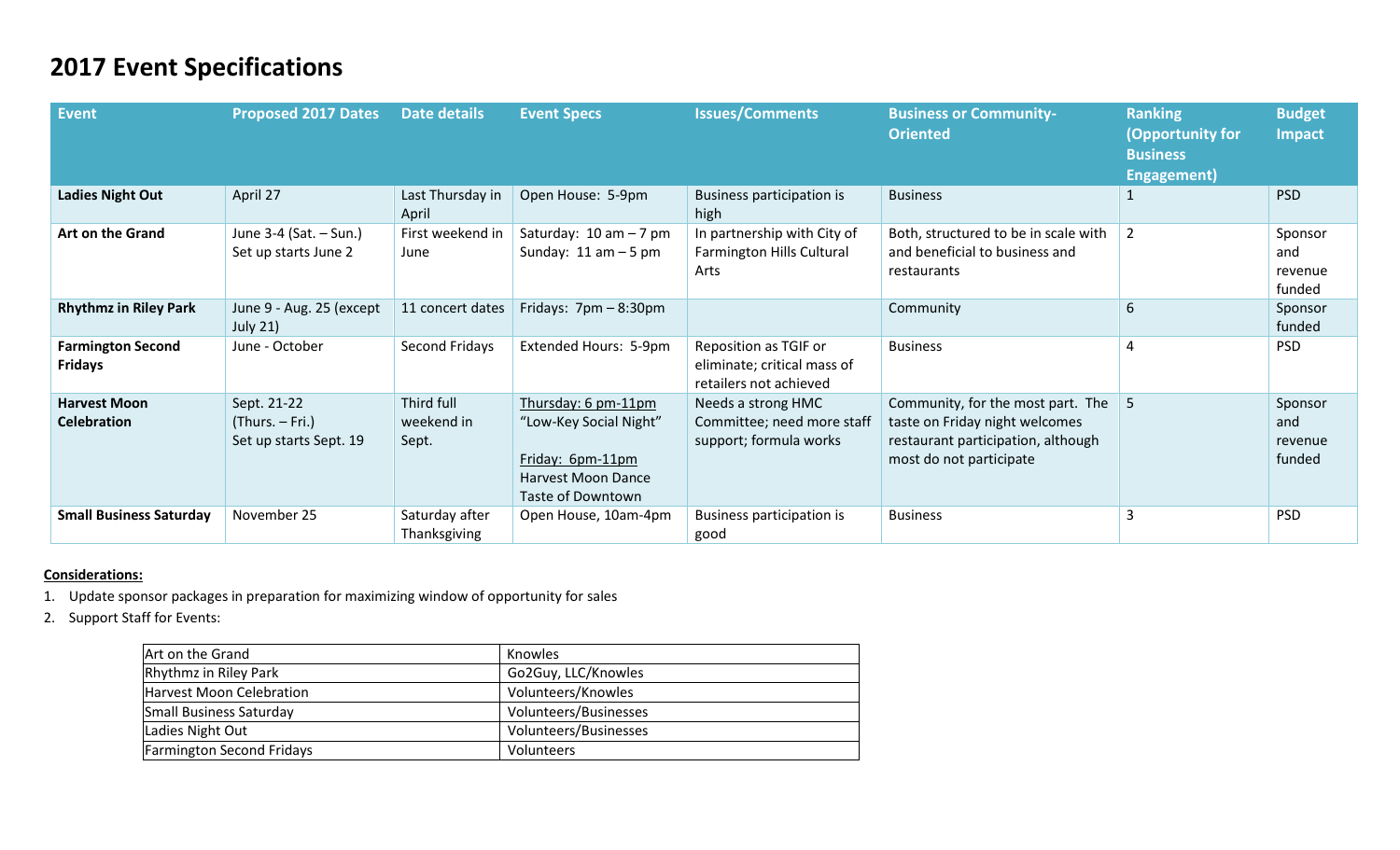# **2018 Event Specifications**

| <b>Event</b>                              | <b>Proposed 2018 Dates</b>                               | Date details                      | <b>Event Specs</b>                                                                                                  | <b>Issues/Comments</b>                                                     | <b>Business or Community-</b><br><b>Oriented</b>                                                                                                     | <b>Ranking</b><br>(Opportunity for<br><b>Business</b><br>Engagement) | <b>Budget</b><br>Impact             |
|-------------------------------------------|----------------------------------------------------------|-----------------------------------|---------------------------------------------------------------------------------------------------------------------|----------------------------------------------------------------------------|------------------------------------------------------------------------------------------------------------------------------------------------------|----------------------------------------------------------------------|-------------------------------------|
| <b>Ladies Night Out</b>                   | April 26                                                 | Last Thursday in<br>April         | Open House: 5-9pm                                                                                                   | Business participation is<br>high                                          | <b>Business</b>                                                                                                                                      |                                                                      | <b>PSD</b>                          |
| Art on the Grand                          | June 2-3 (Sat. - Sun.)<br>Set up starts June 1           | First weekend in<br>June          | Saturday: $10 \text{ am} - 7 \text{ pm}$<br>Sunday: $11$ am $-5$ pm                                                 | In partnership with City of<br>Farmington Hills Cultural<br>Arts           | Both, structured to be in scale with<br>and beneficial to business and<br>restaurants                                                                | $\overline{2}$                                                       | Sponsor<br>and<br>revenue<br>funded |
| <b>Rhythmz in Riley Park</b>              | June 8 - Aug. 24 (except<br>July 20)                     | 11 concert dates                  | Fridays: $7 \text{pm} - 8:30 \text{pm}$                                                                             |                                                                            | Community                                                                                                                                            | 6                                                                    | Sponsor<br>funded                   |
| <b>Noon Tunes</b>                         | June 6- August 8                                         | Wednesdays at<br>noon             | Hours: 12-1pm                                                                                                       | New series; designed to<br>bring new visitors                              | Both, structured to benefit<br>restaurants and businesses by<br>generating trips from local<br>workplace market                                      | $\overline{4}$                                                       | PSD and<br>sponsor<br>funded        |
| <b>Harvest Moon</b><br><b>Celebration</b> | Sept. 20-21<br>(Thurs. – Fri.)<br>Set up starts Sept. 18 | Third full<br>weekend in<br>Sept. | Thursday: 6 pm-11pm<br>"Low-Key Social Night"<br>Friday: 6pm-11pm<br>Harvest Moon Dance<br><b>Taste of Downtown</b> | Needs a strong HMC<br>Committee; need more staff<br>support; formula works | Community, for the most part. The $\vert 5 \vert$<br>taste on Friday night welcomes<br>restaurant participation, although<br>most do not participate |                                                                      | Sponsor<br>and<br>revenue<br>funded |
| <b>Small Business Saturday</b>            | November 25                                              | Saturday after<br>Thanksgiving    | Open House, 10am-4pm                                                                                                | Business participation is<br>good                                          | <b>Business</b>                                                                                                                                      |                                                                      | <b>PSD</b>                          |

#### **Considerations:**

- 1. Update sponsor packages in preparation for maximizing window of opportunity for sales
- 2. Support Staff for Events:

| Art on the Grand                | Knowles                |
|---------------------------------|------------------------|
| Rhythmz in Riley Park           | Go2Guy, LLC/Knowles    |
| <b>Harvest Moon Celebration</b> | Volunteers/Knowles     |
| <b>Small Business Saturday</b>  | Volunteers/Businesses  |
| <b>Noon Tunes</b>               | Go2Guy, LLC/Businesses |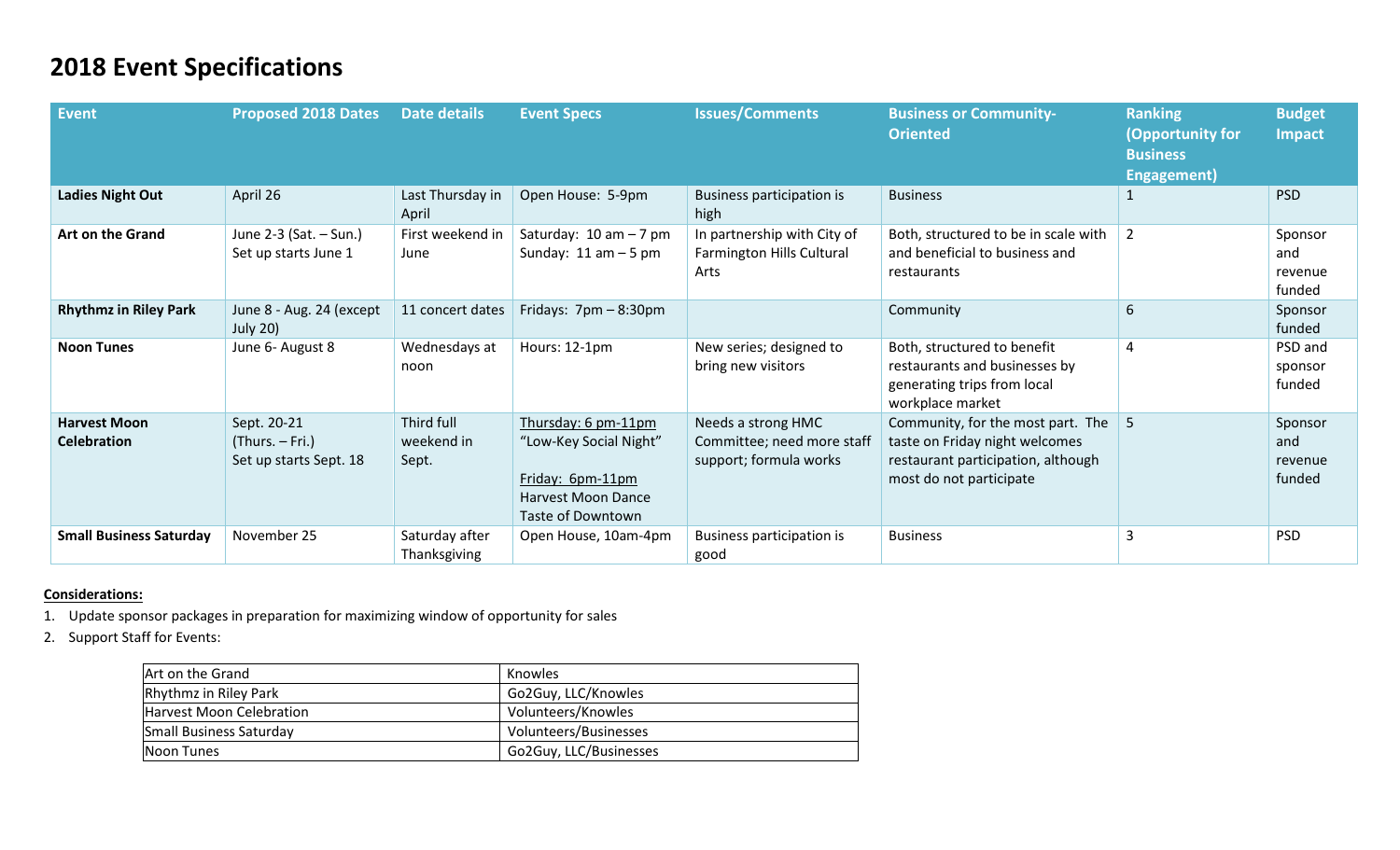#### **DRAFT RESOLUTION #**

# **A RESOLUTION OF THE FARMINGTON CITY COUNCIL APPROVING THE DOWNTOWN DEVELOPMENT AUTHORITY'S 2018 EVENT CALENDAR WHICH INCLUDES DATES, TIMES, LOCATIONS, AUTHORIZATION FOR ROAD CLOSURES, AND AUTHORIZATION TO APPLY FOR TEMPORARY LIQUOR LICENSES.**

- WHEREAS, the Farmington Downtown Development Authority (DDA) has approved a 2018 schedule of events which includes: Art on the Grand, Rhythmz in Riley Park, Noon Tunes and the Harvest Moon Celebration, and
- WHEREAS, the DDA requests approval for the entire year to assist their efforts with planning, cross promoting, and sponsorship opportunities; and
- WHEREAS, the proposed calendar of events will require authorization from the City Council to close roads for certain events and to authorize the DDA to apply for temporary liquor licenses.
- NOW, THEREFORE BE IT RESOLVED that the Farmington City Council hereby approves the DDA's 2018 Calendar of Community Events with the following conditions:

#### 1. **Art on the Grand**

*Days*: Saturday, June 2, 10am-7pm, and Sunday, June 3, 11am-5pm *Location*: Closure of Grand River (from Farmington Rd. to Grove St.) and Market Place from Grand River to alley to the south of 33171 Grand River Avenue (Tubby's) *Other*: Hold the State of Michigan Department of Transportation harmless for liability, which may result in the closing of Grand River and authorize City departments to provide the service required for the Art on the Grand.

#### 2. **Rhythmz in Riley Park**

*Days:* Fridays, June 8 – August 24 (no concert on July 20 during Founders Festival), hours 7-8:30pm *Location*: Pavilion area and Riley Park

#### 3. **Noon Tunes**

*Days: Wednesdays,* June 7-August 29, 12:00pm-1:00pm *Location:* Pavilion Area and Riley Park

#### 3. **Harvest Moon Celebration**

*Days*: Thursday, September 20 and Friday, September 21; hours both nights 6pm-11pm *Location*: Pavilion/Riley Park area and the adjacent parking lot *Temporary Liquor License*: Authorization for the DDA to apply for a temporary liquor license September 20 and 21.

#### 4. **Sidewalk Shopping**

The Farmington DDA requests to implement downtown-wide Sidewalk Shopping on *any* event day during 2018.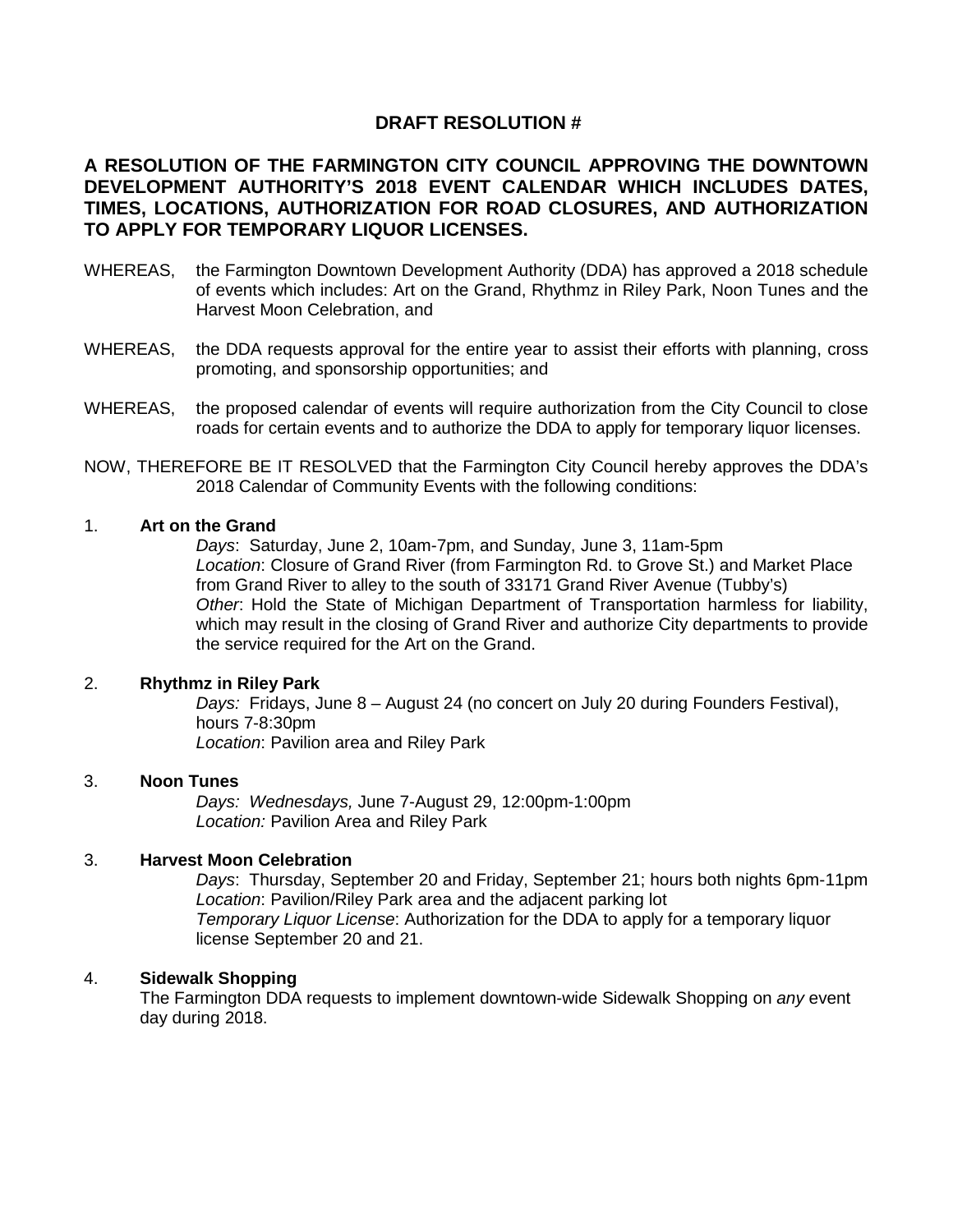#### **FARMINGTON DOWNTOWN DEVELOPMENT AUTHORITY**

#### **VALUE STATEMENTS**

We support a culture that places customers and visitors at the forefront We encourage preservation of contributing historic properties We strive to build community through positive dialogue and continuing education We value our relationships with stakeholders, including other boards, commissions and the merchant community

| <b>STRATEGIC GOALS</b> | (In order of priority)                                                                                                                                                                                                                                                                                                                                                                                                                                                        | <b>LEAD</b>                 | <b>BUDGET</b>           |
|------------------------|-------------------------------------------------------------------------------------------------------------------------------------------------------------------------------------------------------------------------------------------------------------------------------------------------------------------------------------------------------------------------------------------------------------------------------------------------------------------------------|-----------------------------|-------------------------|
| <b>Core Theme:</b>     | Encourage and support downtown development projects                                                                                                                                                                                                                                                                                                                                                                                                                           |                             |                         |
| <b>Action Items</b>    | Install a wayfinding sign on Farmington Road at Shiawassee                                                                                                                                                                                                                                                                                                                                                                                                                    | Knowles                     | \$<br>3,000             |
|                        | Package a community-initiated development project                                                                                                                                                                                                                                                                                                                                                                                                                             | Knowles                     | \$100,000               |
|                        | Monitor Maxfield Training Center redevelopment project                                                                                                                                                                                                                                                                                                                                                                                                                        | Knowles                     | \$                      |
|                        | Clearly define contributing historic structures based on past studies; take action to coordinate with SHPO to amend National<br>Register district                                                                                                                                                                                                                                                                                                                             | Knowles/Intern              | \$                      |
| Core Theme:            | Implement parking management and improvement strategies                                                                                                                                                                                                                                                                                                                                                                                                                       |                             |                         |
| <b>Action Items</b>    | Contribute financially to parking enforcement officer                                                                                                                                                                                                                                                                                                                                                                                                                         | Knowles                     | \$<br>5,000             |
|                        | Install parking monument signs with identification nomenclature and limitations                                                                                                                                                                                                                                                                                                                                                                                               | Knowles/<br>DC              | \$70,000                |
|                        | Continue to implement and evaluate management tactics; plan for key consolidations and acquisitions for greater efficiency; agree<br>on site(s) for structured parking and formulate a financing plan; continue to communicate to stakeholders about parking challenges,<br>rationale and tactics to address them; review management and technical resources and plan for installation in selected areas, such<br>as Grand River Avenue; consider public-private partnerships | Knowles/<br>Parking<br>Comm | \$                      |
| Core Theme:            | Maintain and strengthen cleanliness, safety and attractiveness                                                                                                                                                                                                                                                                                                                                                                                                                |                             |                         |
| <b>Action Items</b>    | Support Downtown Maintenance Program, including street lighting, snow removal, landscape maintenance, litter patrol<br>Add an additional day of trash container emptying - May through October                                                                                                                                                                                                                                                                                | Knowles                     | \$140,000               |
|                        | Install seasonal holiday decorations                                                                                                                                                                                                                                                                                                                                                                                                                                          | Knowles/<br>DC              | \$20,000                |
|                        | Investigate sidewalk recycling stations                                                                                                                                                                                                                                                                                                                                                                                                                                       | Griswold                    | \$                      |
|                        | Install one public art project from public art blueprint (+1 left over from HMC)                                                                                                                                                                                                                                                                                                                                                                                              | <b>Buck</b>                 | 10,000                  |
|                        | Enhance walkability routes and attractions; educate about walkability<br>Install rapid flashing beacons: 2 existing on Grand River, 1 new on Grand River, 1 at Farmington and Oakland                                                                                                                                                                                                                                                                                         | Knowles                     | \$90,000                |
| <b>Core Theme:</b>     | Maintain and adapt communications and promotions                                                                                                                                                                                                                                                                                                                                                                                                                              |                             |                         |
| <b>Action Items</b>    | Support existing events and promotions; enhance merchant engagement<br>Art on the Grand<br>Ladies Night Out                                                                                                                                                                                                                                                                                                                                                                   | Knowles/FH<br>Clement       | \$<br>\$12,500<br>3,500 |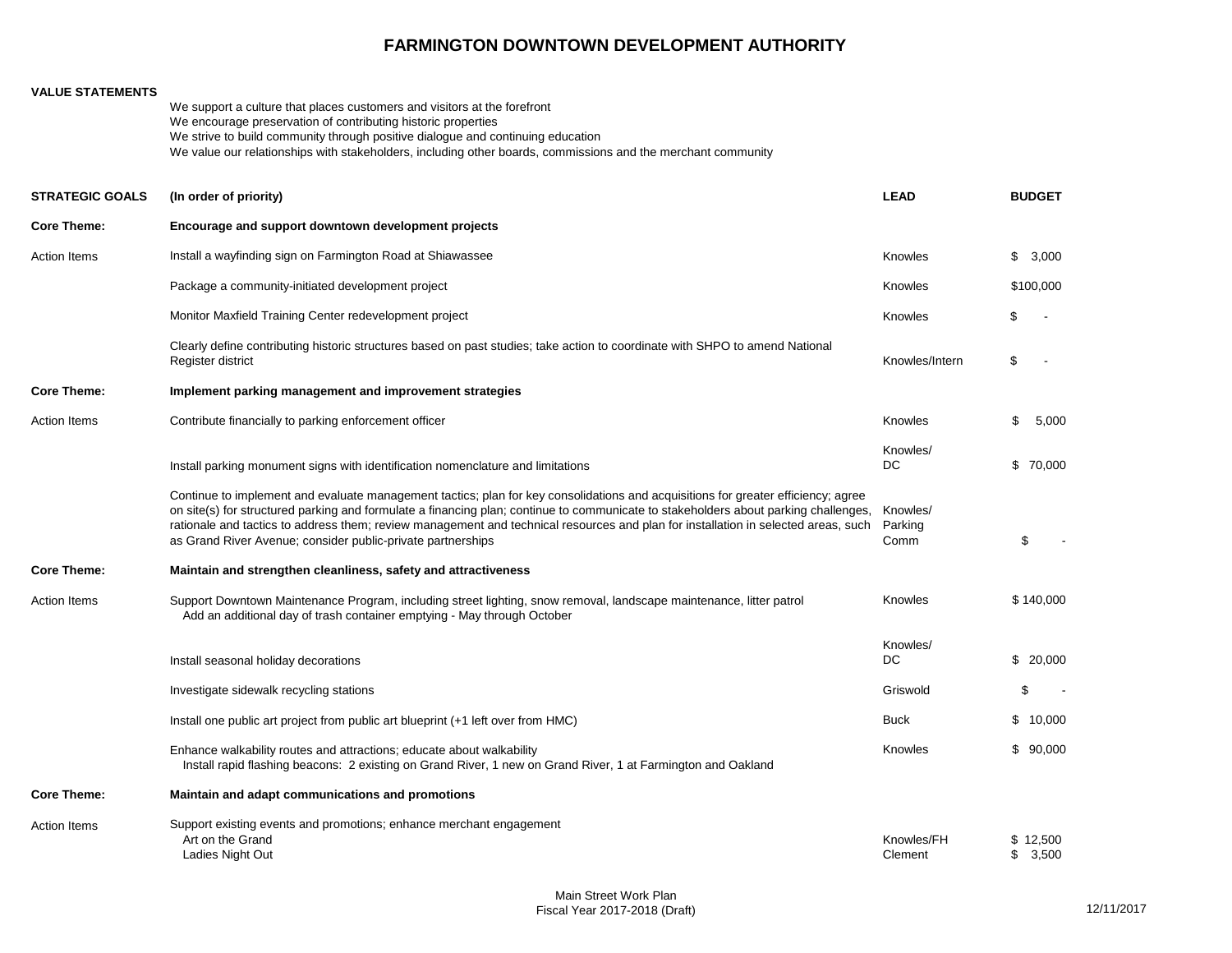#### **FARMINGTON DOWNTOWN DEVELOPMENT AUTHORITY**

| Replace Small Business Saturday Open House with Sidewalk Shopping Days in August<br>Rhythmz in Riley Park<br><b>Harvest Moon Celebration</b><br>General Marketing - web, print, kiosks, video<br>Farmington Second Fridays - rebrand as TGIF | Gallagher<br>Knowles/Birchler<br>Gallagher<br>Knowles<br>Murphy | \$<br>S | 3,500<br>\$16,600<br>\$37,000<br>\$20,000<br>4,000 |
|----------------------------------------------------------------------------------------------------------------------------------------------------------------------------------------------------------------------------------------------|-----------------------------------------------------------------|---------|----------------------------------------------------|
| Innovate Farmington                                                                                                                                                                                                                          | Buck                                                            | \$      | 1,000                                              |
| Develop a communications plan to accelerate release of positive media and to increase communication                                                                                                                                          |                                                                 |         |                                                    |
| Establish regular combined annual meeting and other collaborative events with City Council and, as necessary, with the Planning<br>Commission                                                                                                |                                                                 |         |                                                    |
| Educate property owners on DDA/City plans and encourage cooperation when applicable; block meetings<br>Reformulate plan for production and distribution of Main Street Messenger                                                             | Lange?                                                          |         | \$10,000                                           |
| Conduct targeted volunteer recruitment; seeking volunteer with a particular set of skills, kinship; volunteer recognition<br>Recruit more project leaders                                                                                    | Griswold (Appreciation \$                                       |         | 4,000                                              |
| Other                                                                                                                                                                                                                                        |                                                                 |         |                                                    |
| General Admin                                                                                                                                                                                                                                |                                                                 |         | \$ 87,300                                          |
| Debt                                                                                                                                                                                                                                         |                                                                 |         | \$109,000                                          |

**Core Theme:** 

TOTAL \$ 746,400